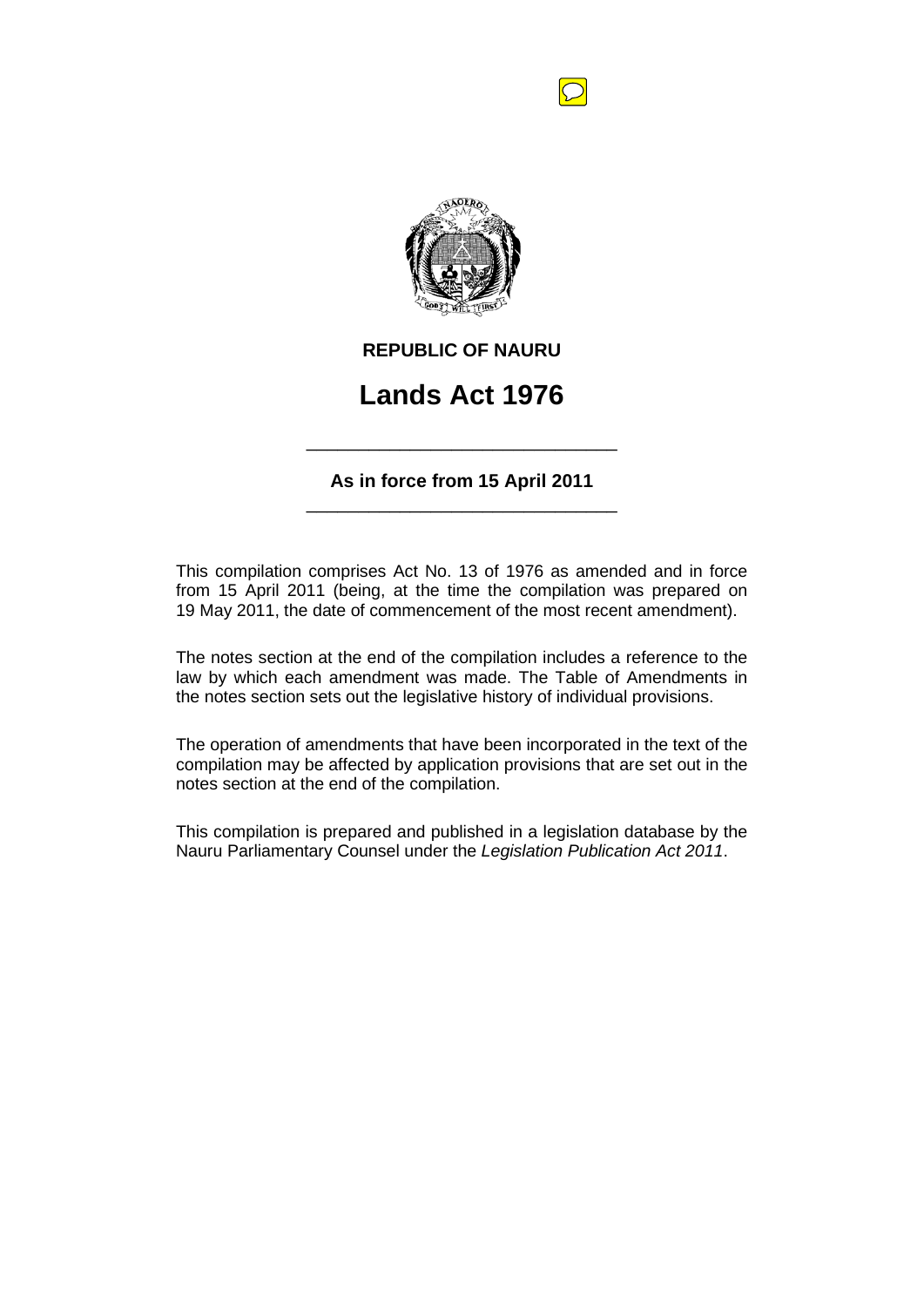# **Contents**

| 1  |                                                                         |  |
|----|-------------------------------------------------------------------------|--|
| 2  |                                                                         |  |
| 3  |                                                                         |  |
| 4  |                                                                         |  |
| 5  |                                                                         |  |
| 6  | Where minority of owners refuses, etc., to execute lease, etc. 3        |  |
| 7  |                                                                         |  |
| 8  | Leases to the Corporation for the mining of phosphate5                  |  |
| 9  | Surface rights capital payment and advance cash royalties for phosphate |  |
| 10 |                                                                         |  |
| 11 |                                                                         |  |
| 12 |                                                                         |  |
| 13 |                                                                         |  |
| 14 |                                                                         |  |
| 15 | Nomination of a public officer to execute leases, etc10                 |  |
| 16 | Revision of amounts of rent, compensation, etc11                        |  |
| 17 |                                                                         |  |
| 18 |                                                                         |  |
| 19 |                                                                         |  |
|    |                                                                         |  |
|    |                                                                         |  |
|    |                                                                         |  |
|    |                                                                         |  |
|    |                                                                         |  |
|    |                                                                         |  |
|    |                                                                         |  |
|    |                                                                         |  |
|    |                                                                         |  |
|    |                                                                         |  |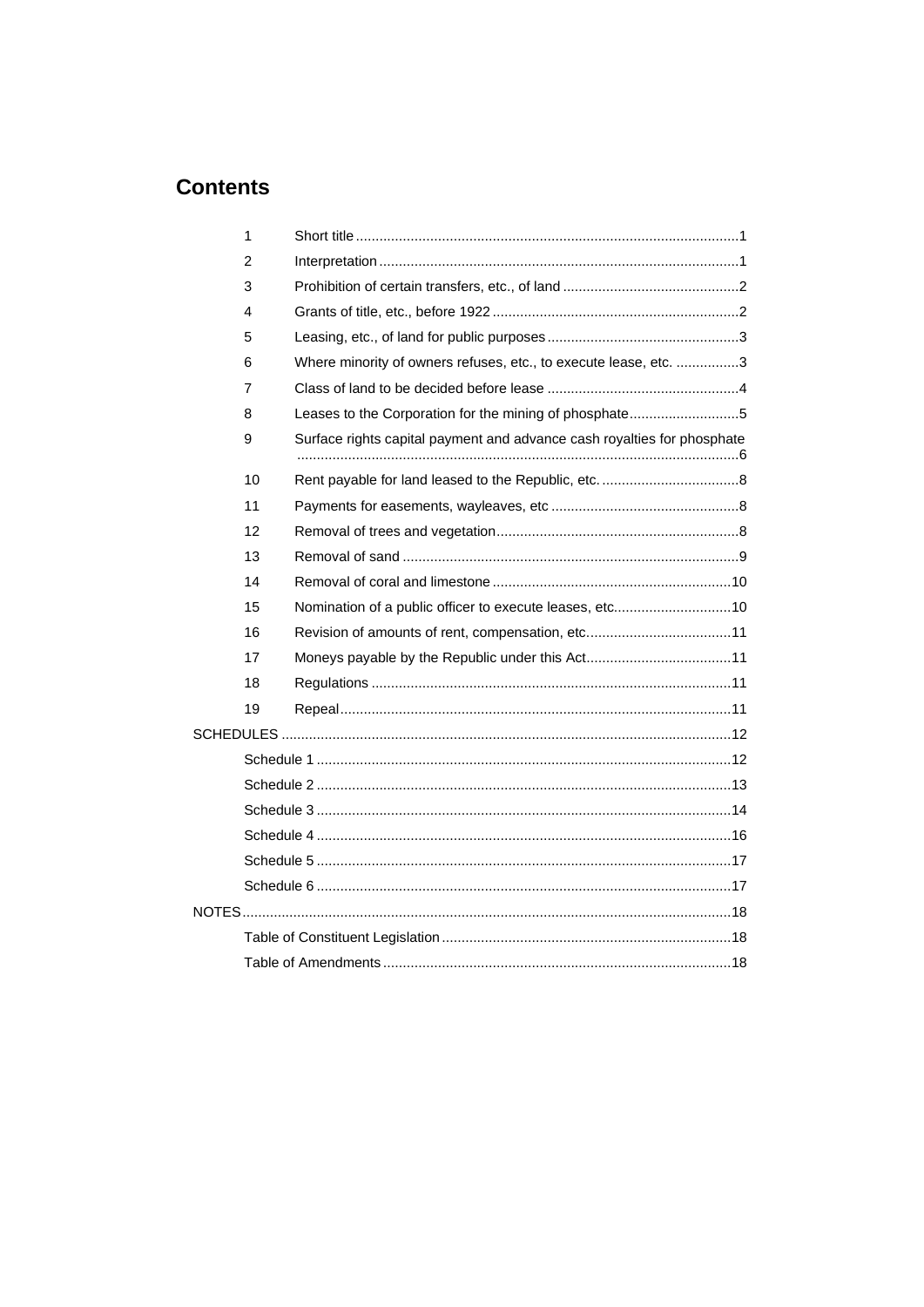### **REPUBLIC OF NAURU**

# **Lands Act 1976**

An Act to repeal the *Lands Ordinance 1921-1968* and to make new provision for the leasing of land for the purposes of the phosphate industry and other public purposes, and for the removal of trees, crops, soil and sand and the payment of compensation and other moneys

#### **1 Short title**

This Act may be cited as the *Lands Act 1976*.

#### **2 Interpretation**

In this Act, unless the context otherwise requires:

*'non-phosphate-bearing land'* means land which the Minister has decided under section 7 is non-phosphate-bearing land;

*'phosphate-bearing land'* means land which the Minister has decided under section 7 is phosphate-bearing land;

*'sea-level'* means the datum of sea-level used immediately before the commencement of this Act by the Republic for the purposes of determining elevation of land;

*'statutory corporation'* means a corporation incorporated by or under any written law of Nauru and wholly-owned by the Republic or the Council<sup>[1](#page-2-0)</sup> or by a corporation which is itself wholly owned by the Republic or the Council or by any such statutory corporation, and includes the Corporation;

*'the Corporation'* means the Nauru Phosphate Corporation incorporated by the *Nauru Phosphate Corporation Act 1969*;

-

<span id="page-2-0"></span><sup>1</sup> Section 2(7) of the *Interpretation Act 1971* provides:

<sup>&#</sup>x27;Subject to the *Nauru Island Council Act 1992*, a reference to the Nauru Local Government Council established under the *Nauru Local Government Council Ordinance 1951-1967*, the Head Chief, the Deputy Head Chief, a Councillor of the Nauru Local Government Council in any written law, including the principal Act, means a reference to the Republic, the Cabinet, the Chairman of the Cabinet, or a Cabinet Minister as the case may be.'.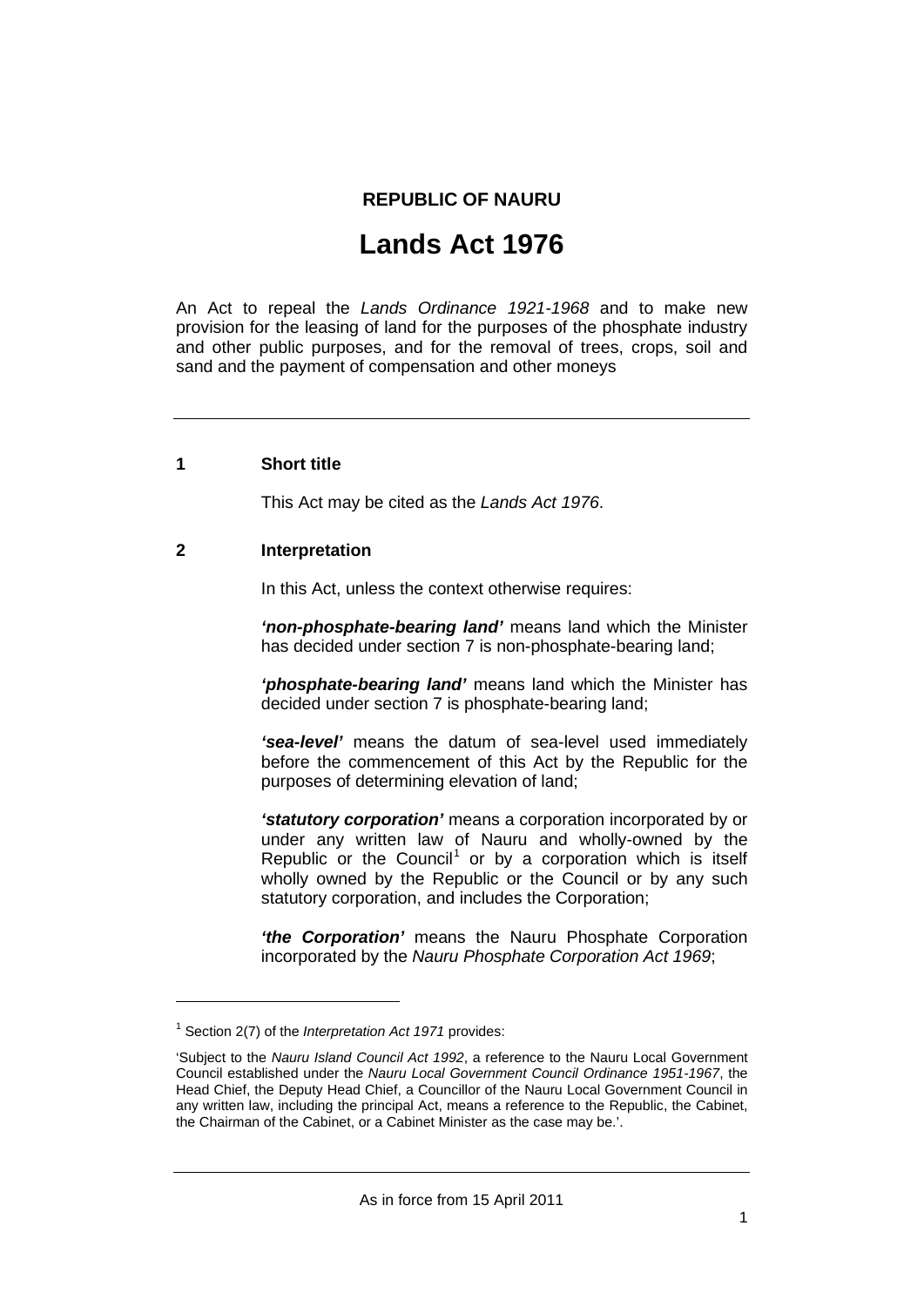*'worked-out phosphate-bearing land'* means land which the Minister has decided under section 7 is worked-out phosphatebearing land.

#### **3 Prohibition of certain transfers, etc., of land**

- (1) Transfer *inter vivos* of the freehold of any land in Nauru to any person other than a Nauruan person is prohibited, and any such transfer or purported transfer, or any agreement to execute any such transfer, shall be absolutely void and of no effect.
- (2) Any person who transfers, or agrees, attempts or purports to transfer, the freehold of any land in Nauru to any person other than a Nauruan person is guilty of an offence and is liable to imprisonment for six months.
- (3) Any person who, without the consent in writing of the President, transfers, sells or leases, or grants any estate or interest in, any land in Nauru, or enters into any contract or agreement for the transfer, sale or lease of, or for the granting of any estate or interest in, any land in Nauru, is guilty of an offence and is liable to a fine of two hundred dollars.
- (4) Any transfer, sale, lease, grant of an estate or interest, contract or agreement made or entered into in contravention of the last preceding subsection shall be absolutely void and of no effect.
- (5) Any transfer, sale, lease, contract or agreement made or entered into in contravention of section 3 of the *Lands Ordinance 1921-1968* shall continue to be absolutely void and of no effect.
- (6) For the purposes of this section the expression *'transfer inter vivos'* includes transfer to a corporation or an unincorporated body of persons and the expression *'a Nauruan person'* does not include a corporation or an unincorporated body of persons of whom some are not Nauruans.

#### **4 Grants of title, etc., before 1922**

All Crown grants, titles, certificates, licences, orders, appointments, warrants, notifications, seals, registers, memorials, books, records, entries, instruments, and generally all acts of authority which originated under any of the laws, Ordinances, and enactments affected by the *Laws Repeal and Adopting Ordinance 1922* which were subsisting or in force immediately before the commencement of this Act shall, subject to express provision to the contrary in any written law in force for the time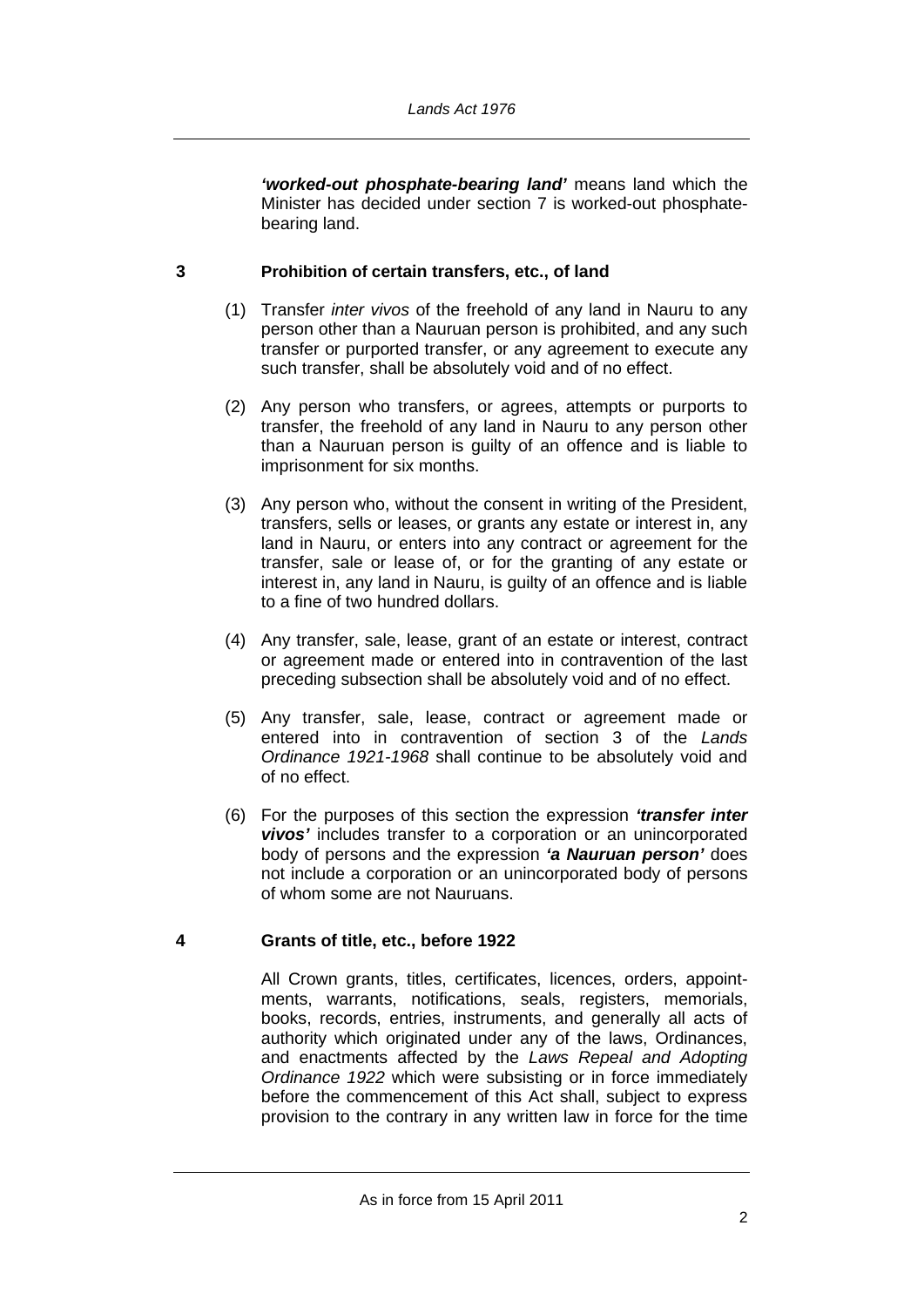being, continue to be valid and to subsist, and shall be received and admissible in evidence to the same extent and in the same manner as immediately before the commencement of this Act under any law, Ordinance or enactment that was in force in Nauru at the date of the commencement of the *Laws Repeal and Adopting Ordinance 1922*.

#### **5 Leasing, etc., of land for public purposes**

- (1) Where the Council, the Corporation or any other statutory corporation requires to obtain for the purpose of the phosphate industry or for any other public purpose a lease of any land for a period not exceeding seventy-seven years, an easement, wayleave, or other right similar or analogous thereto in respect of any land, or a licence to enter upon any land and remove sand therefrom, it shall inform the Minister in writing of its requirement and of the reason for it.
- (2) Where the Minister is informed in writing under the previous subsection of any such requirement as is referred to in that subsection, he may, if he is satisfied that the lease, easement, wayleave, other right or licence is reasonably required by the Council, the Corporation or the other statutory corporation, as the case may be, for the public purpose, notify the owners of the land of the requirement and the public purpose and request them to grant the lease, easement, wayleave, other right or licence, as the case may be, or may cause them to be so notified and requested.
- (3) Where the Republic requires to obtain for any public purpose a lease of any land for a period not exceeding seventy-seven years, an easement, wayleave or other right similar or analogous thereto in respect of any land, or a licence to enter upon any land and remove sand therefrom, the Minister may notify the owners of the land of the requirement and the public purpose and request them to grant the lease, easement, wayleave, other right or licence, as the case may be, or may cause them to be so notified and requested.

#### **6 Where minority of owners refuses, etc., to execute lease, etc.**

Where the owners of any land have been notified by the Minister under section 5 of any such requirement as is referred to in that section and not less than three-fourths of the owners of that land, both by number and by interest in the title thereto, have executed the instrument granting the lease, easement,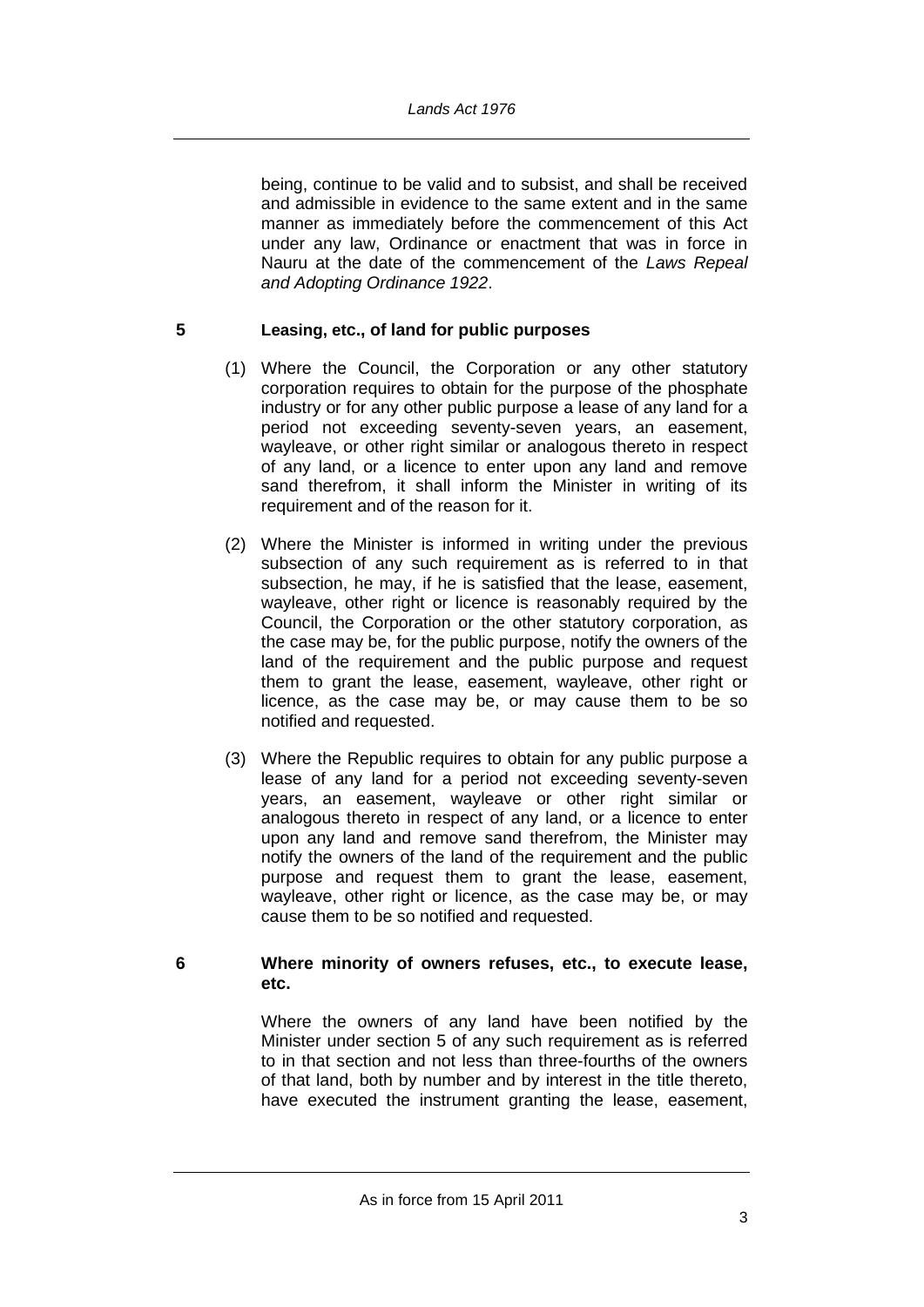wayleave, other right or licence, as the case may be, required, then, if any of the other owners of that land refuses or fails to execute that instrument or is unable by reason of absence from Nauru or physical or legal disability to do so, the Minister shall inform the Cabinet thereof and if the Cabinet is satisfied:

- (a) that the lease, easement, wayleave, other right or licence is required for a public purpose; and
- (b) that the refusal or failure of that owner to execute the instrument is unreasonable or, in the case of a person who is absent from Nauru or under a disability, that if he were present in Nauru or not under a disability his refusal or failure to execute the instrument would be unreasonable,

it may direct that the instrument is to be executed on behalf of that owner by the public officer nominated under section 15; and the Secretary to the Cabinet shall forthwith send to the public officer nominated under section 15 to execute the instrument or instruments of the class of the instrument a notice in writing under his hand requiring him to execute the instrument on behalf of that owner.

### **7 Class of land to be decided before lease**

- (1) Before any land is leased to the Republic, the Council or any statutory corporation, the Minister shall decide in accordance with subsections (2), (3) and (4) to which class the land belongs, that is to say whether it is:
	- (a) phosphate-bearing land;
	- (b) non-phosphate-bearing land; or
	- (c) worked-out phosphate-bearing land:

Provided that, where any land is leased as a single portion, the Minister may decide that one part of it belongs to one class and that another part of it belongs to another class.

(2) The Minister shall decide that land is phosphate-bearing land if he considers that it is more likely than not that the land contains phosphate which can be mined economically.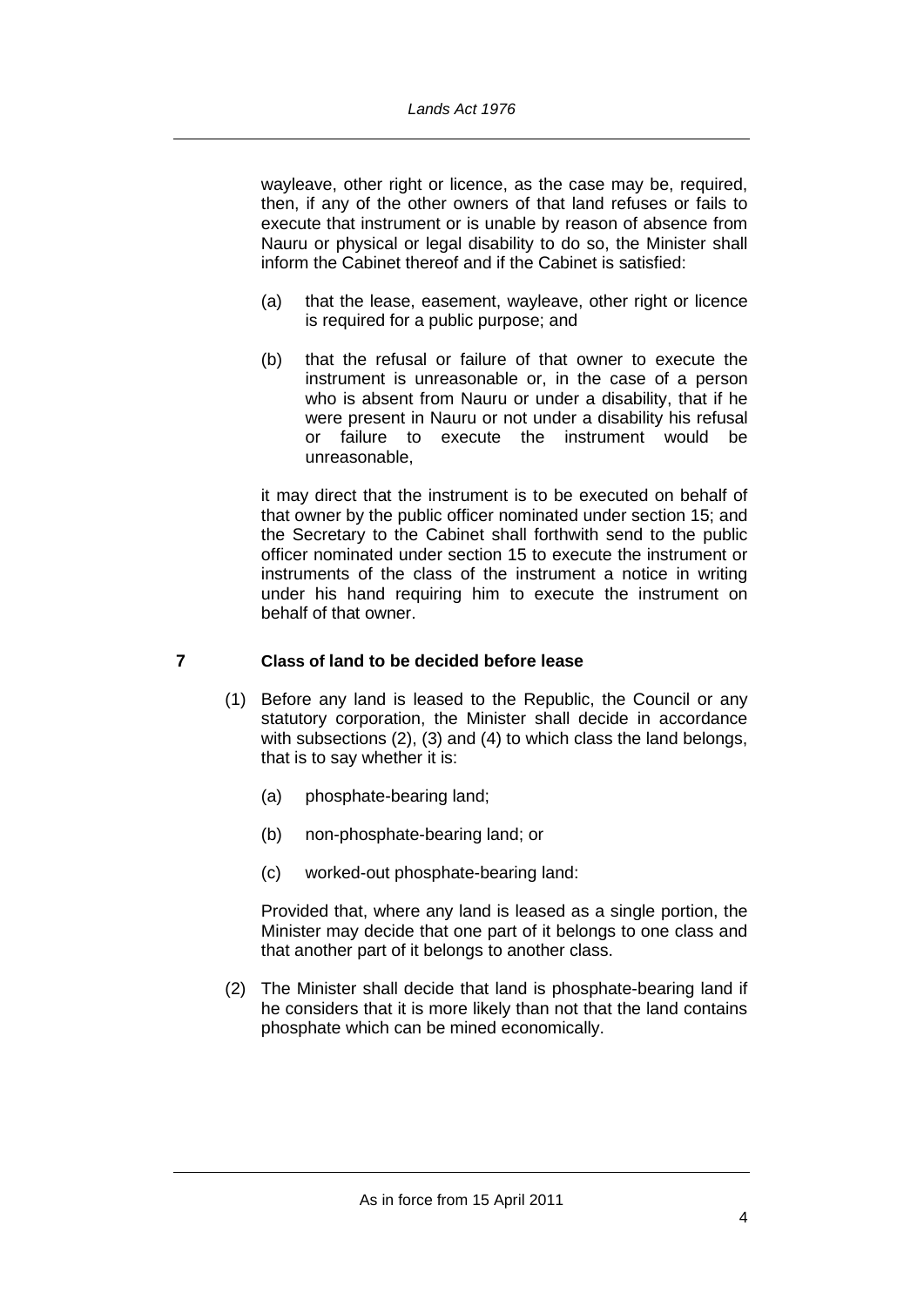- (3) The Minister shall decide that land is non-phosphate-bearing land if phosphate has not been mined on that land and he considers that it is more likely than not that the land does not contain phosphate which can be mined economically.
- (4) The Minister shall decide that land is worked-out phosphatebearing land if phosphate has been mined on that land by the Pacific Phosphate Company Limited, the British Phosphate Commissioners or the Corporation and he considers that the land does not contain phosphate which can be mined economically.
- (5) Every decision of the Minister under this section shall:
	- (a) be made in writing;
	- (b) wherever reasonably possible, be notified to every person who is an owner of the land to which it relates;
	- (c) be notified in the Gazette by the Director of Lands and Survey; and
	- (d) be final:

Provided that, where after the Minister has made a decision under this section he is satisfied that that decision was wrong, he shall revoke the decision and give a new decision in respect of that land, and the provisions of this subsection shall apply thereto; where such a new decision is given and before it is given the lessor has been paid any amount in respect of a surface rights capital payment or an advanced cash royalty for phosphate, he shall not be required to repay to the lessee any part of that amount but he shall not be entitled to be paid any amount in respect of rent until the amount payable in respect of rent exceeds the amount already paid to him, and then he shall be entitled to be paid only the amount by which the amount due in respect of the rent exceeds the amount already paid to him.

#### **8 Leases to the Corporation for the mining of phosphate**

- (1) Where land is leased to the Corporation, whether the lease is executed before or after the commencement of this Act, for the mining of phosphate on that land, the Corporation shall, in the absence of express provision to the contrary in the lease, be entitled to:
	- (a) mine all or any of the phosphate on that land and to take and retain possession of any such phosphate and to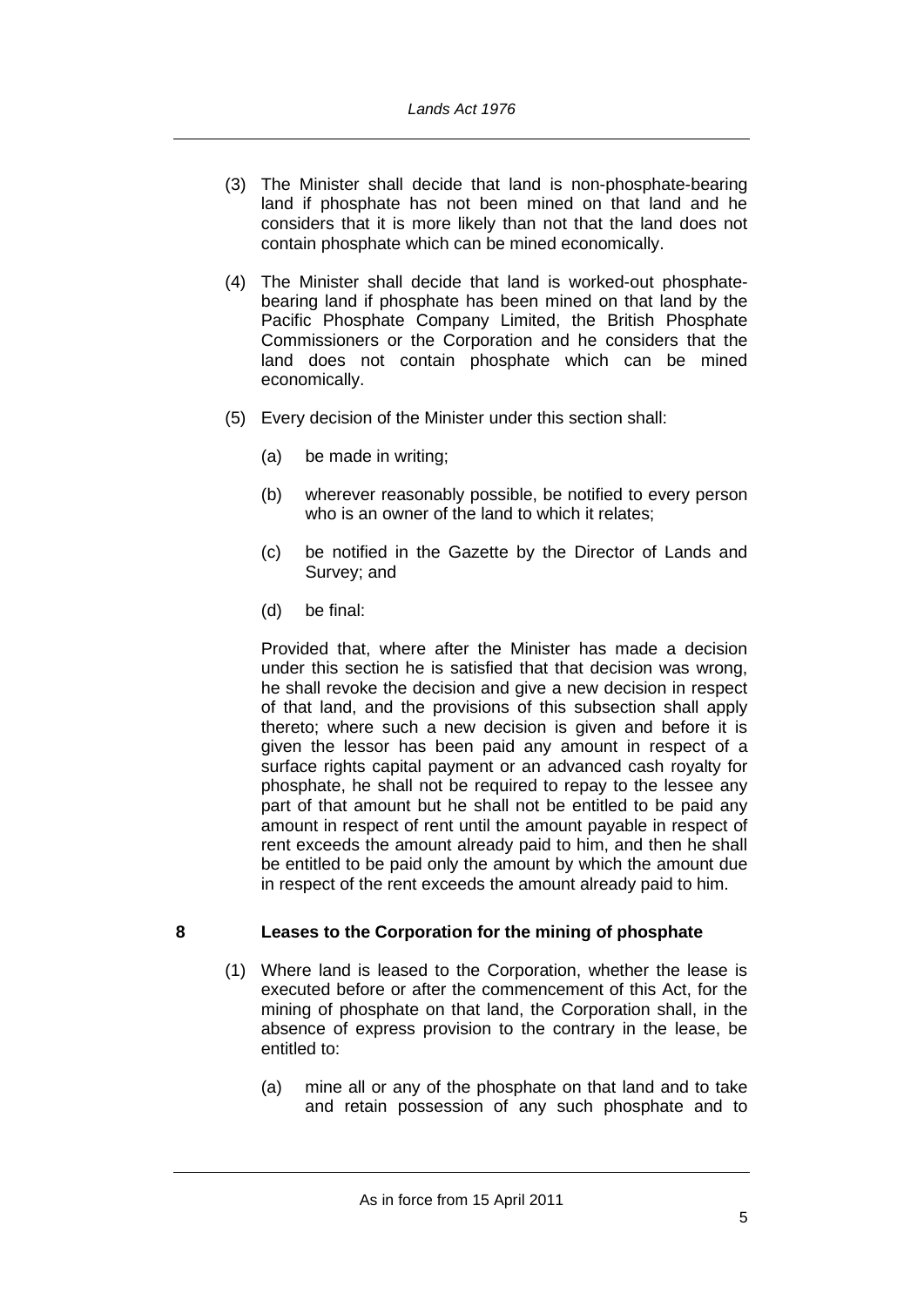remove it from that land for sale by the Corporation or for the use by the Corporation locally as may be approved by the Minister;

- (b) remove any buildings situated on that land;
- (c) remove the topsoil, trees and vegetation from that land and use, destroy or otherwise dispose of them;
- (d) remove coral and limestone from that land and use or otherwise dispose of it; and
- (e) do all such other things on or in relation to that land as are reasonably required to be done for the purpose of mining phosphate thereon.
- (2) Where land has been leased to the Corporation for the mining of phosphate on that land, the lease shall expire on the first anniversary of the day on which the mining of phosphate thereon is completed or on any earlier date notified by the Corporation in the Gazette not less than one month before that date, and in any event not later than five years after the date of the execution of the lease.
- (3) The Corporation shall be liable to rehabilitate any land from which phosphate is mined after the commencement of this Act or from which phosphate has been mined before the commencement of this Act if required by the Cabinet by notice in writing to rehabilitate such land.

#### **9 Surface rights capital payment and advance cash royalties for phosphate**

- (1) Where any phosphate-bearing land, other than worked-out phosphate-bearing land, is leased to the Republic, the Council or any statutory corporation by a lease executed after the commencement of this Act, the lessee shall, subject to the next following subsection, forthwith upon the execution of the lease pay to the lessor:
	- (a) as a surface rights capital payment an amount of money determined in accordance with the First Schedule to this Act; and
	- (b) where the lease is for some purpose which is likely to prevent the mining of phosphate on the land until after a period of more than one year from the execution of the lease, as an advance cash royalty for phosphate an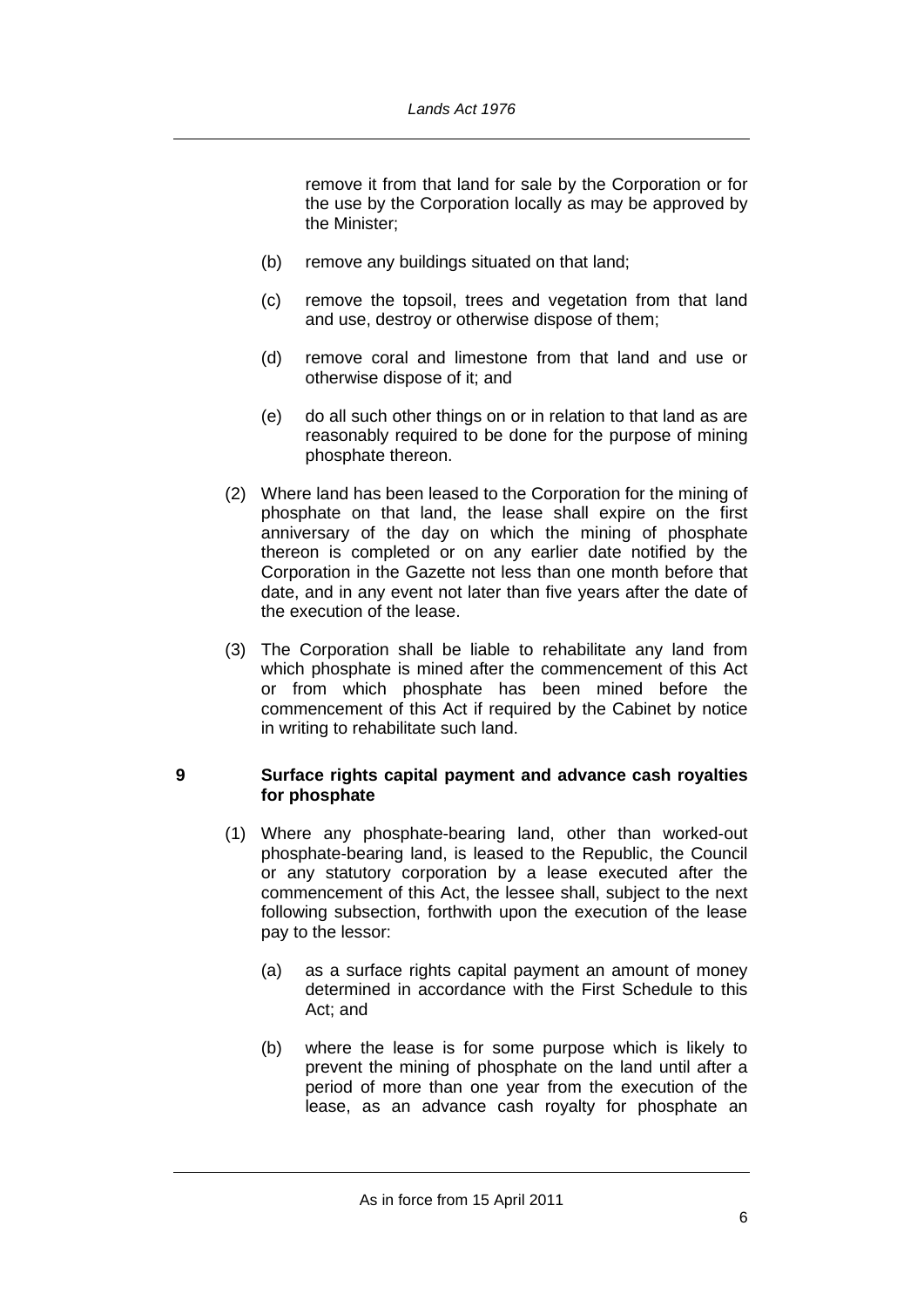amount of money determined in accordance with the Second Schedule to this Act.

- (2) Where any phosphate-bearing land, other than worked-out phosphate-bearing land, is leased to the Republic, the Council or any statutory corporation by a lease executed after the commencement of this Act and that land has previously been leased, whether before or after the commencement of this Act, to the Republic, the Council or any statutory corporation or to the British Phosphate Commissioners or the Administrator or the Administration of the Island of Nauru and the lessee under that previous lease paid to the lessor thereunder any money as a surface rights capital payment or as a payment of a like nature or by way of an advance cash royalty for phosphate no moneys shall be payable as a surface rights capital payment or an advance cash royalty for phosphate, as the case may be, in respect of the subsequent lease.
- (3) Where money has been paid by the lessee to the lessor, whether before or after the commencement of this Act, as an advance cash royalty for phosphate and subsequently phosphate is mined on that land, the amount of money paid as an advance cash royalty shall be deducted from the amount which subsequently becomes payable to the owners of the land under the provisions of the *Nauru Phosphate Royalties (Payment and Investment) Act 1968-1974* as the Nauruan Land Owners Cash Royalty for phosphate mined thereon and, notwithstanding the provisions of that Act, shall be paid by the Corporation to the lessee which paid to the lessor the advance cash royalty.
- (4) Where any phosphate-bearing land, other than worked-out phosphate-bearing land, has been leased to the Republic, the Council or any statutory corporation by a lease executed after 1st July, 1973, but before the commencement of this Act and moneys have been paid to the lessor under and in accordance with the provisions of section 4A of the *Lands Ordinance 1921- 1968*, the lessee shall, forthwith upon this Act coming into force, pay to the owner an amount which is the difference between the amount paid under the said section 4A and the amount which would have been payable as a surface rights capital payment under subsection (1) if this Act had been in force at the time when the lease was executed.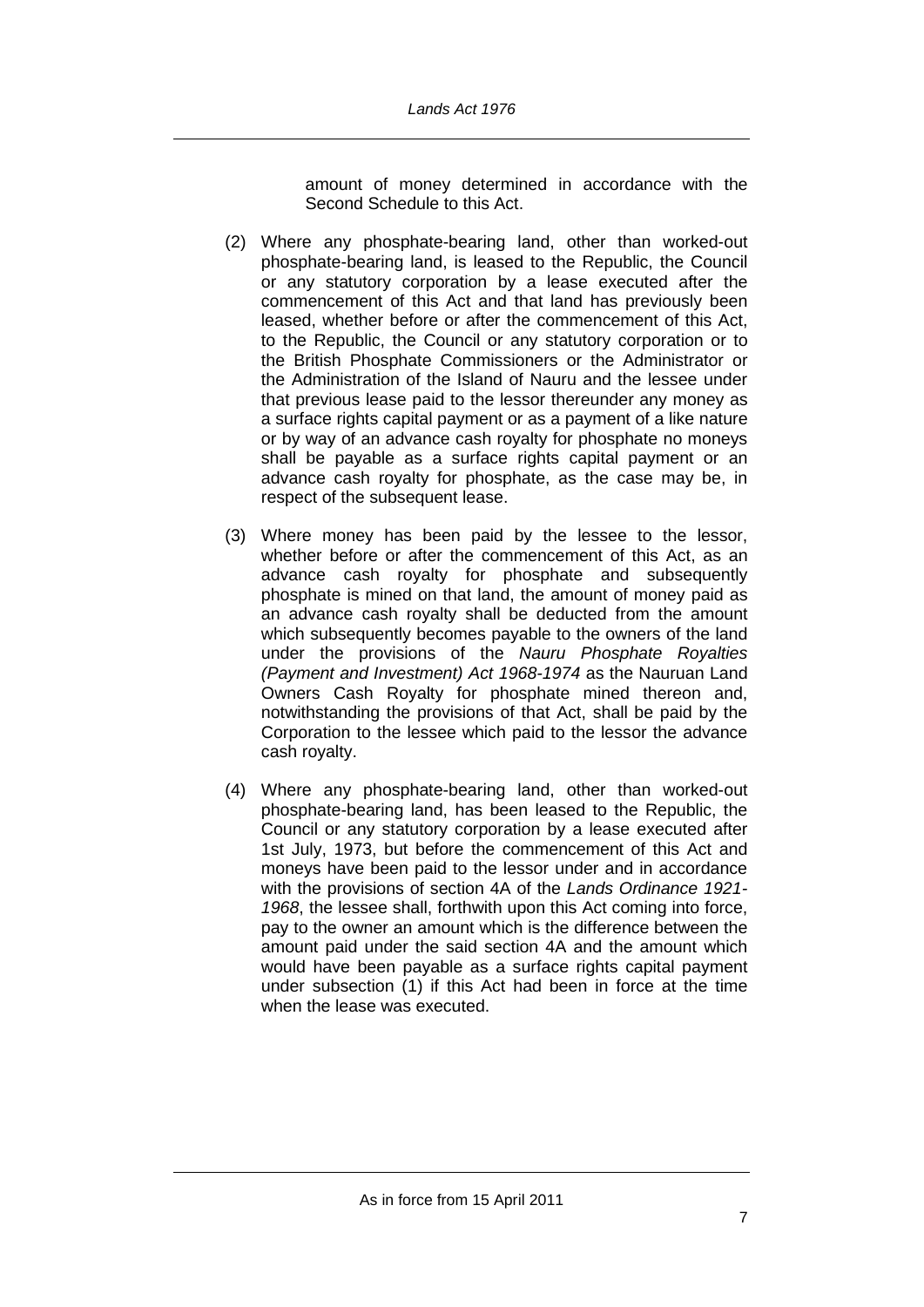#### **10 Rent payable for land leased to the Republic, etc.**

- (1) Where any non-phosphate-bearing land or worked-out phosphate-bearing land is leased to the Republic, the Council or any statutory corporation, whether the lease is executed before or after the commencement of this Act, rent shall be paid by the lessee to the lessor in respect of the period after the commencement of this Act in accordance with the provisions of the Third Schedule to this Act, unless express provision to the contrary is contained in the lease.
- (2) Where any phosphate-bearing land, other than worked-out phosphate-bearing land, is leased to the Republic, the Council or a statutory corporation by a lease executed after the commencement of this Act, no rent shall be paid by the lessee to the lessor unless express provision to the contrary is contained in the lease.

#### **11 Payments for easements, wayleaves, etc**

- (1) Where after the commencement of this Act an easement, a wayleave or a similar or analogous right, or a licence to remove sand, is granted in respect of any land to the Republic, the Council or a statutory corporation, the grantee shall, unless the instrument by which the grant is made expressly provides to the contrary, make to the grantor payment therefor in accordance with the provisions of the next following subsection.
- (2) The amount of the payment required by the preceding subsection to be made for any easement, wayleave or other right similar or analogous thereto or for any licence to remove sand shall be such as the Minister, having regard for all the relevant facts, decides is fair and reasonable. The Minister shall decide whether the payment is to be a single payment or a recurrent payment to be made periodically and, in the case of a recurrent payment, the dates on which payments are to be made. He shall notify in writing the grantee of the easement, wayleave, right or licence, and, wherever reasonably possible, every grantor thereof, of his decision, which shall be final.

#### **12 Removal of trees and vegetation**

(1) Where land is leased, or an easement, a wayleave or a similar or analogous right in respect of land, or a licence to enter upon any land and remove sand therefrom, is granted to the Republic, the Council or a statutory corporation, whether the lease or the instrument making the grant is executed before or after the commencement of this Act, the lessee or the grantee,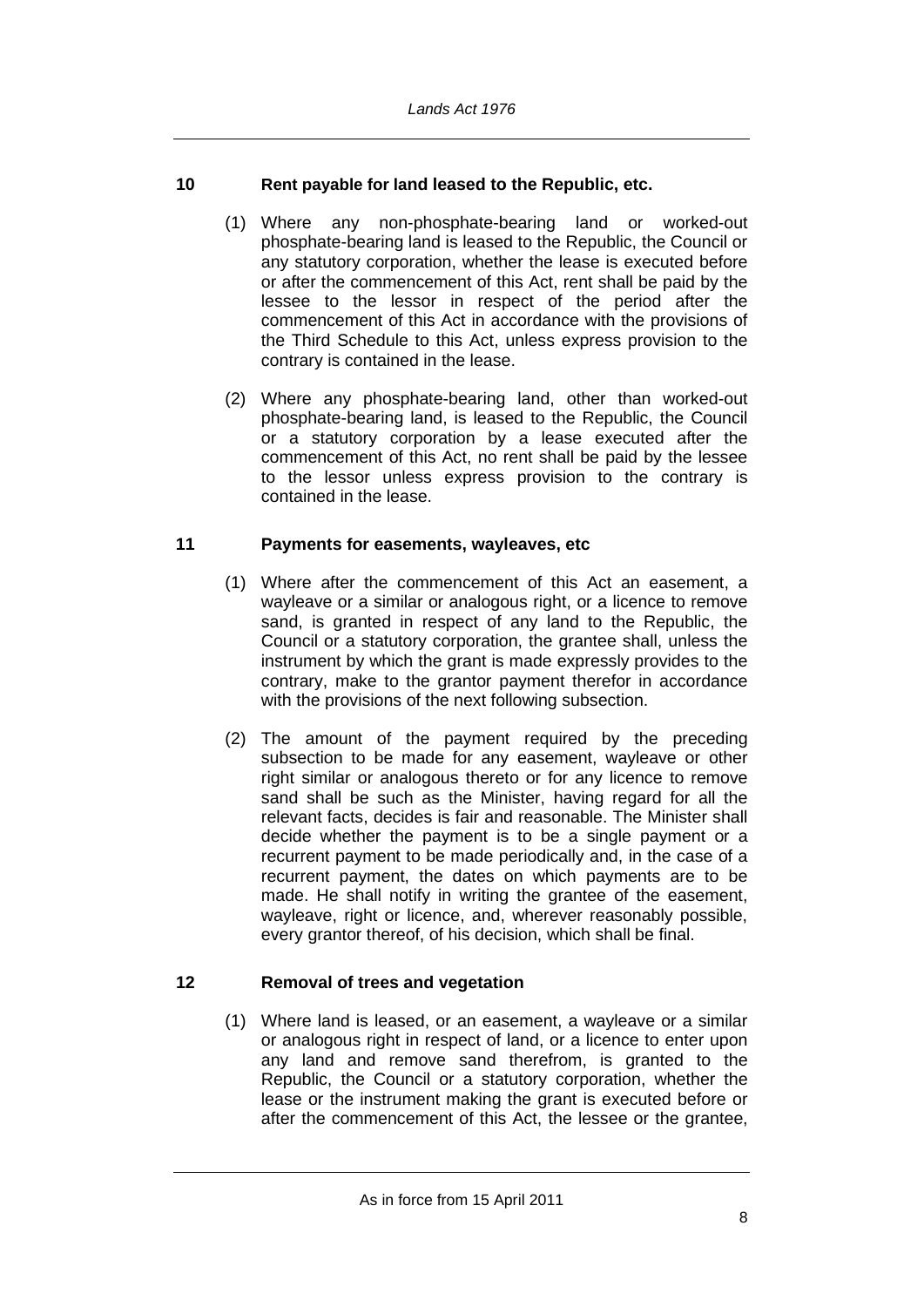as the case may be, may remove trees and vegetation from the land and may use, destroy or otherwise dispose of them. In the case of an easement, wayleave or other right similar or analogous thereto or of a licence to enter and remove sand, only such number of trees shall be removed as is reasonably required to be removed for the purpose for which the easement, wayleave, other right or licence was granted.

(2) Where trees are removed from any land in pursuance of the preceding subsection, the lessee or the grantee of the easement, wayleave, other right or licence, as the case may be, shall forthwith pay compensation therefor to the lessor or grantor, as the case may be, in accordance with the provisions of the Fourth Schedule to this Act.

#### **13 Removal of sand**

- (1) Where any land is leased to the Republic, the Council or any statutory corporation for the purpose of obtaining sand therefrom, or where a licence is given to the Republic, the Council or any statutory corporation to enter upon and remove sand therefrom, whether the lease is executed or the licence granted before or after the commencement of this Act, and sand is removed therefrom by the lessee or licensee after the commencement of this Act, the lessee or licensee shall:
	- (a) unless express provision to the contrary is contained in the lease or the instrument granting the licence, pay to the lessor or the person granting the licence as a royalty an amount calculated in accordance with the provisions of the Fifth Schedule in respect of all sand removed from the land after the commencement of this Act; and
	- (b) rehabilitate the land within one year after the expiration or termination of the lease or licence.
- (2) Where any land has been leased to the Republic, the Council or a statutory corporation for the purpose of obtaining sand therefrom, or a licence has been given to the Republic, the Council or any statutory corporation to enter upon and remove sand therefrom, before the commencement of this Act, the lessee or licensee, as the case may be, whether or not the lease or licence has expired, shall forthwith upon this Act coming into force pay to the lessor or the person who gave the licence, as the case may be, in respect of sand removed from that land under that lease or licence on or after 1st February, 1968, but before the commencement of this Act an amount of money which is the difference between any amount paid before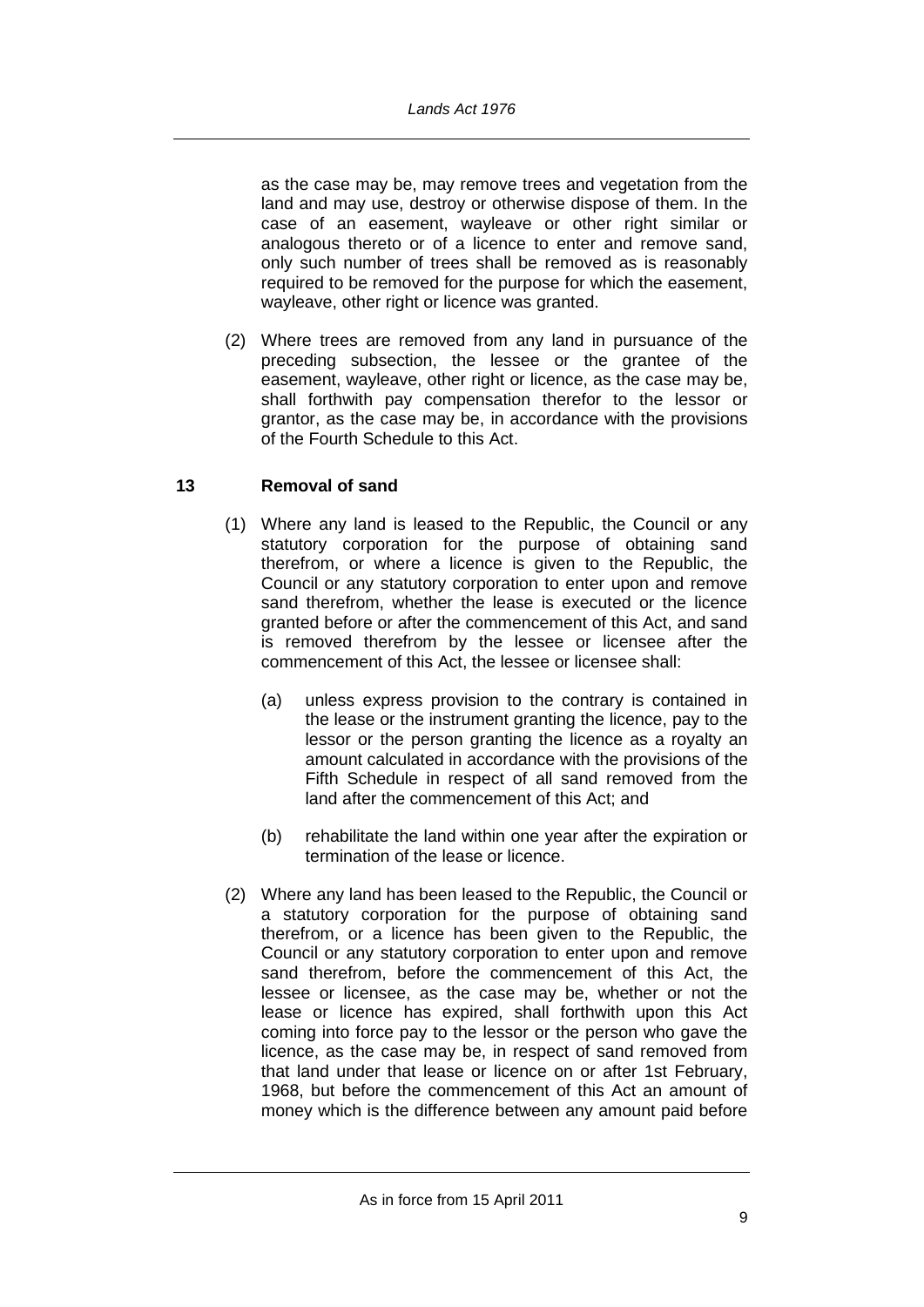the commencement of this Act as a royalty or similar payment for that sand and the amount which would have been payable in accordance with the Fifth Schedule of this Act as a royalty therefor if this Act had been in force at the time when the sand was removed.

#### **14 Removal of coral and limestone**

Where:

- (a) any phosphate-bearing land is, or has been at any time since 1st February, 1968, leased to the Republic, the Council or a statutory corporation for mining phosphate; or
- (b) any land is, or has been at any time since 1st February 1968, leased to the Republic, the Council or a statutory corporation for the purpose of removing coral or limestone therefrom;

the lessee shall, unless express provision to the contrary is contained in the lease, pay to the lessor as a royalty for coral or limestone removed after 1st February, 1968, an amount calculated in accordance with the provisions of the Sixth Schedule to this Act, or the amount which is the difference between that amount and any amount already paid in respect thereof before the commencement of this Act, whichever is the less.

#### **15 Nomination of a public officer to execute leases, etc.**

- (1) The Minister may nominate a public officer for the purposes of this section.
- (2) Where a notice is issued under section 6 requiring the public officer nominated under this section to execute in respect of any land on behalf of an owner thereof an instrument granting a lease, easement, wayleave, right or licence, the public officer nominated under the preceding subsection to execute that instrument or instruments of the class of that instrument shall forthwith execute that instrument on behalf of that owner and that instrument so executed shall be as valid and effective as though it were executed by that owner and, where that owner is a minor or a person under any other legal disability, as though he were not under a legal disability.
- (3) The nomination of a public officer under subsection (1) maybe general or limited to an instrument granting a specified lease, easement, wayleave, right or licence.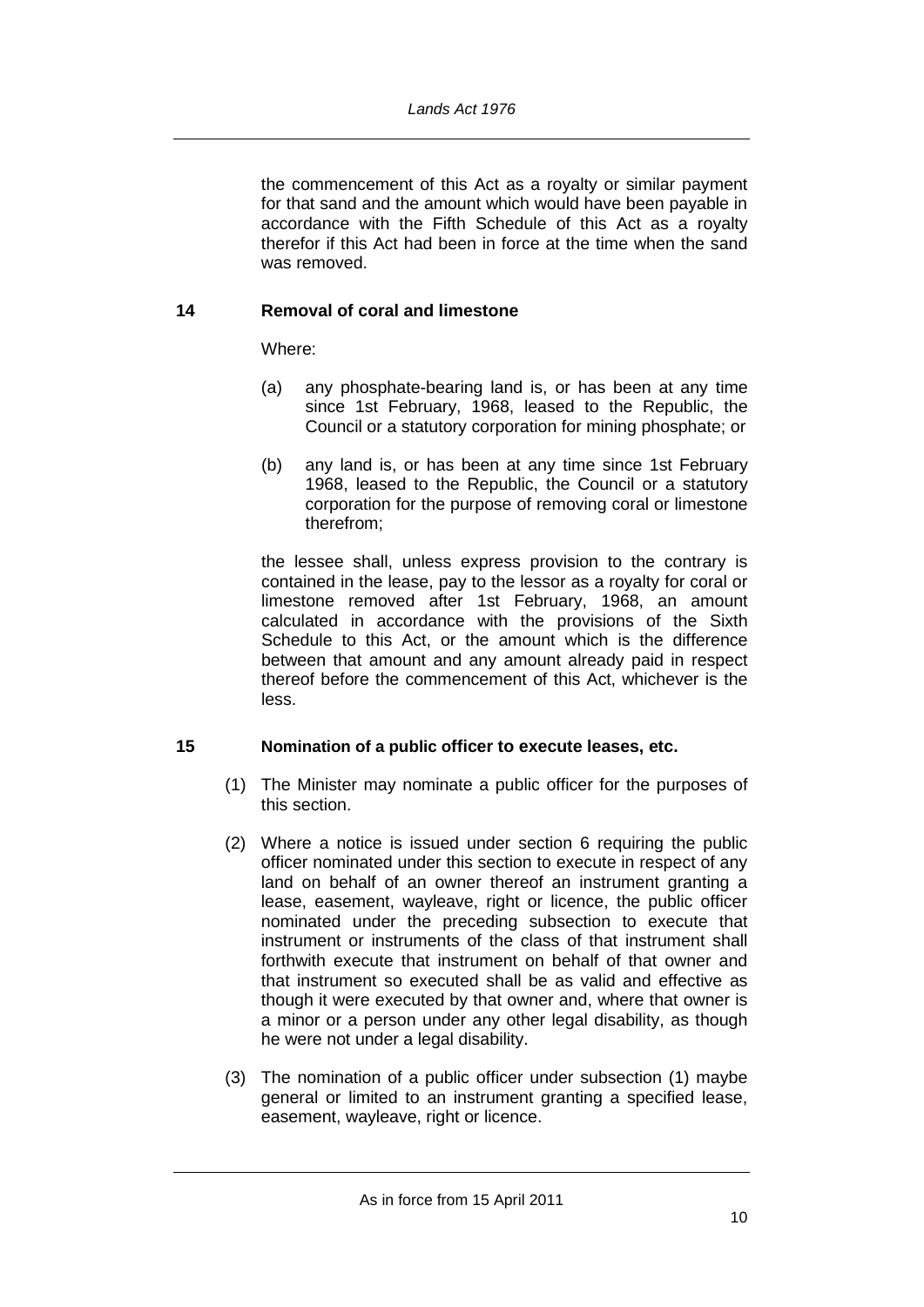#### **16 Revision of amounts of rent, compensation, etc.**

- (1) The Cabinet may from time to time, by an order published in the Gazette, revise the amounts specified in the Schedules to this Act and payable under sections 9, 10, 12, 13 and 14; but such an order shall not take effect until fourteen days after the first sitting-day of Parliament after its publication in the Gazette and, if within that time Parliament passes a resolution revoking it, it shall not take effect at all.
- (2) An order made under the preceding subsection decreasing any amount payable under any of sections 9, 10, 12, 13 and 14 shall not have effect in respect of any time before the date on which it is published.

#### **17 Moneys payable by the Republic under this Act**

All moneys payable by the Republic under or by virtue of the provisions of this Act as rent, royalty, compensation or surface rights capital payment shall be paid from, and be a charge upon, the Treasury Fund.

#### **18 Regulations**

The Cabinet may make regulations prescribing any matter or things required or authorised by this Act to be prescribed or which are necessary or convenient to be prescribed for carrying out or giving effect to this Act.

#### **19 Repeal**

- (1) The *Lands Ordinance 1921-1968* is repealed.
- (2) Section 4 of the *Laws Repeal and Adopting Ordinance 1922- 1967* is repealed.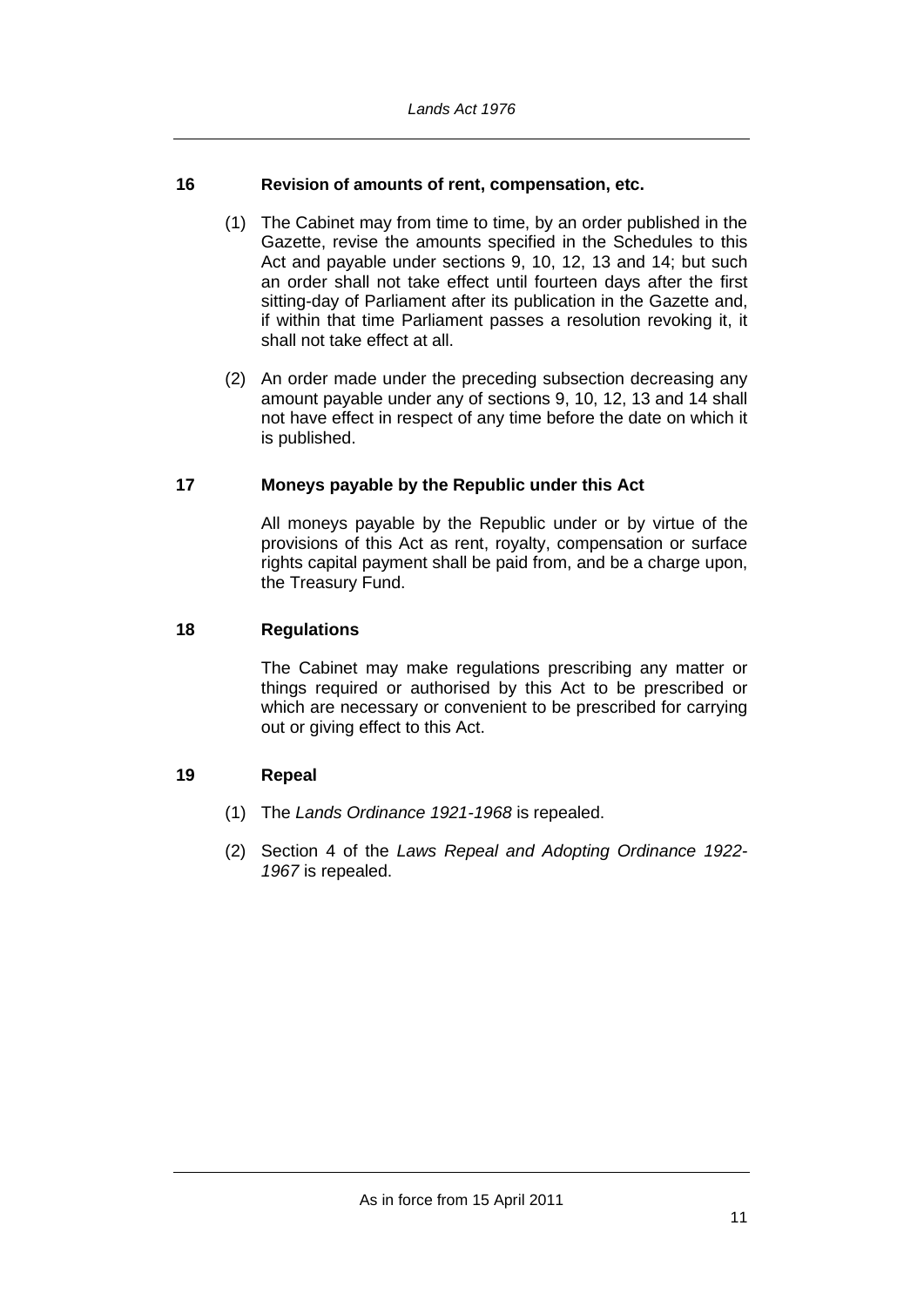# **FIRST SCHEDULE – SURFACE RIGHTS CAPITAL PAYMENT**

 $(Section 9(1)(a))$ 

The amount to be paid as a surface rights capital payment in respect of phosphate-bearing land shall be:

- (a) if the surface of the whole of the land is more than twenty-five metres above sea-level, an amount of eighty dollars or an amount calculated at the rate of one thousand two hundred dollars per hectare, whichever is the greater amount;
- (b) if the surface of the whole of the land is not more than twenty-five metres above sea-level, an amount of forty dollars or an amount calculated at the rate of six hundred dollars per hectare, whichever is the greater amount; or
- (c) in any other case:
	- (i) in respect of so much of the land the surface of which is more than twenty-five metres above sea-level, an amount calculated at the rate of one thousand two hundred dollars per hectare; and
	- (ii) in respect of the balance of the land, an amount calculated at the rate of six hundred dollars per hectare,

or an amount of eighty dollars, whichever is the greater amount.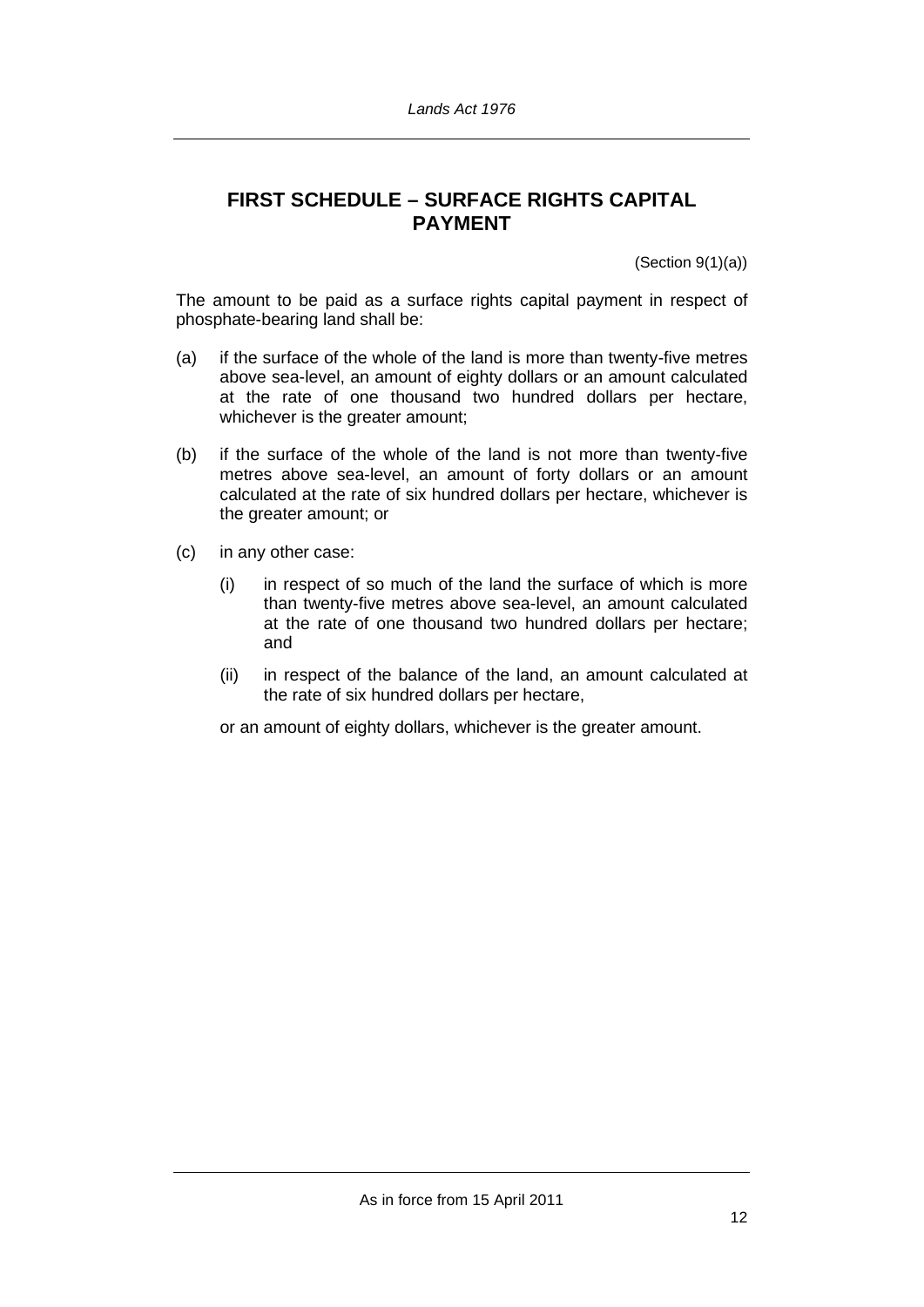# **SECOND SCHEDULE – ADVANCE CASH ROYALTY FOR PHOSPHATE**

(Section 9(1)(b))

The amount to be paid as an advance cash royalty for phosphate in respect of any phosphate-bearing land leased for a purpose which will prevent the mining of phosphate thereon until after a period of more than one year from the execution of the lease shall be calculated by multiplying  $A \times B \times C \times$ 0.75 where:

- (1) A, in respect of land which is more than twenty-five metres above sea-level, is 61,020, and, in respect of land which is not more than twenty-five metres above sea-level, is 30,510, being the notional Island Average (appropriate to the elevation of the land) of the number of tons of phosphate mined from each hectare of land in Nauru;
- (2) B is the area of the leased land, in hectares and parts thereof; and
- (3) C is the number of dollars and cents payable as the Nauruan Land Owners Cash Royalty for each ton of phosphate under the provisions of the *Nauru Phosphate Royalties (Payment and Investment) Act 1968-1974.*

If, however, at any time after the commencement of this Act the amount payable as the Nauruan Land Owners Cash Royalty is required to be calculated by reference to the number of tonnes of phosphate for which it is paid, then:

- (1) A, in respect of land which is more than twenty-five metres above sea-level, is to be 62,000, and, in respect of land which is not more than twenty-five metres above sea-level, is to be 31,000;
- (2) B is to continue to be the area of the leased land, in hectares and parts thereof; and
- (3) C is to be the number of dollars and cents payable as the Nauruan Land Owners Cash Royalty for each tonne of phosphate under the provisions of the *Nauru Phosphate Royalties (Payment and Investment) Act 1968-1974*.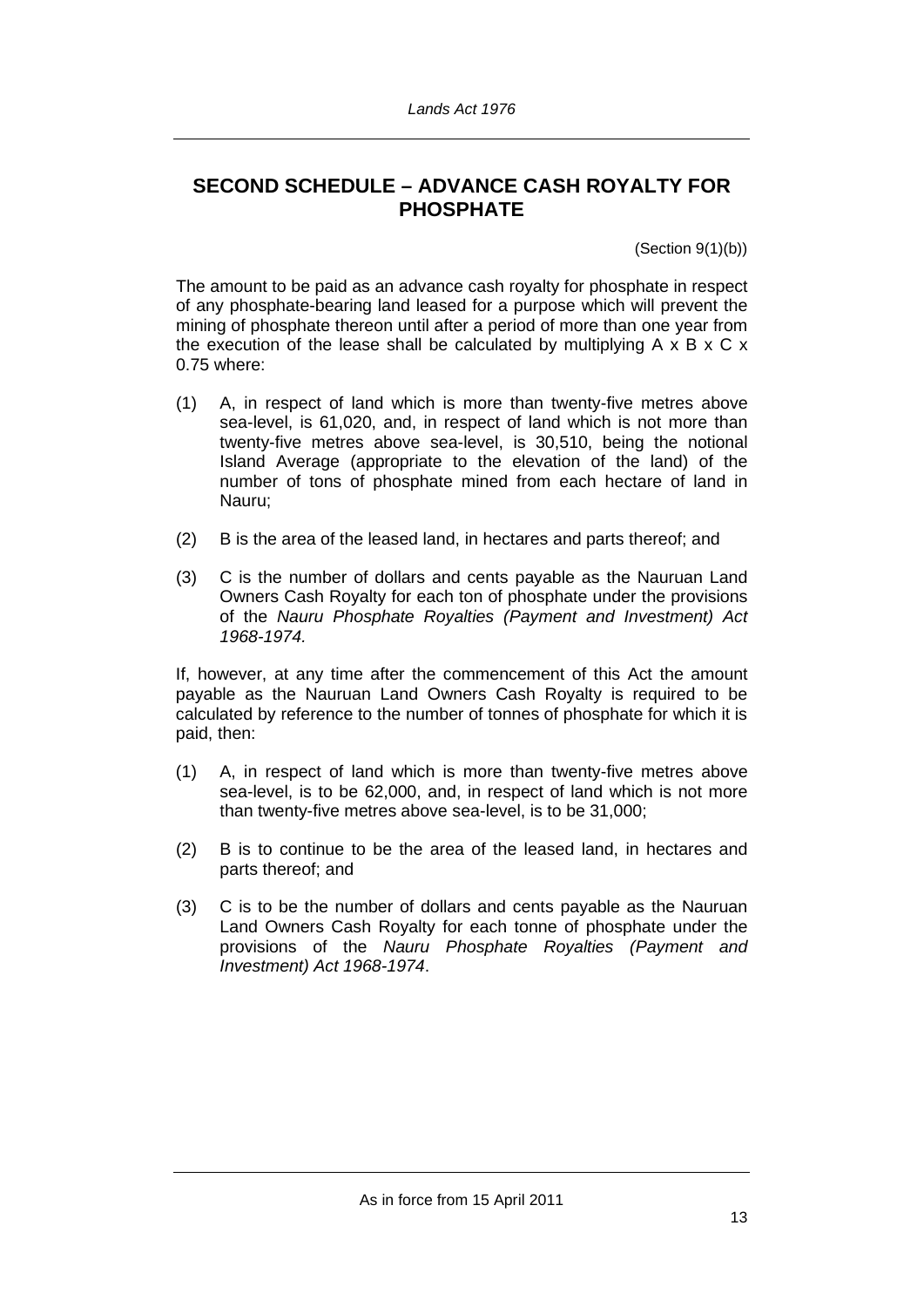## **THIRD SCHEDULE – RENT PAYABLE FOR LEASED NON-PHOSPHATE-BEARING AND WORKED-OUT PHOSPHATE-BEARING LAND**

(Section 10)

1. The amount to be paid as the standard rent for leased non-phosphatebearing land shall be:

| (a) | if the area of the land is more than<br>one tenth of a hectare:                                                 | Amount to be calculated<br>at the rate of \$250 per<br>hectare per annum |
|-----|-----------------------------------------------------------------------------------------------------------------|--------------------------------------------------------------------------|
| (b) | if the area of the land is more than<br>one twentieth of a hectare but not<br>more than one tenth of a hectare: | \$25 per annum                                                           |
|     | (c) if the area of the land is not more than<br>one twentieth of a hectare:                                     | \$12.50 per annum                                                        |

2. The amount to be paid as the standard rent for leased worked-out phosphate-bearing land shall be:

| (a) | if the area of the land is more than<br>one tenth of a hectare:                                                 | Amount to be calculated<br>at the rate of \$125 per<br>hectare per annum |
|-----|-----------------------------------------------------------------------------------------------------------------|--------------------------------------------------------------------------|
| (b) | if the area of the land is more than<br>one twentieth of a hectare but not<br>more than one tenth of a hectare: | \$12.50 per annum                                                        |
|     | (c) if the area of the land is not more than<br>one twentieth of a hectare:                                     | \$6.25 per annum                                                         |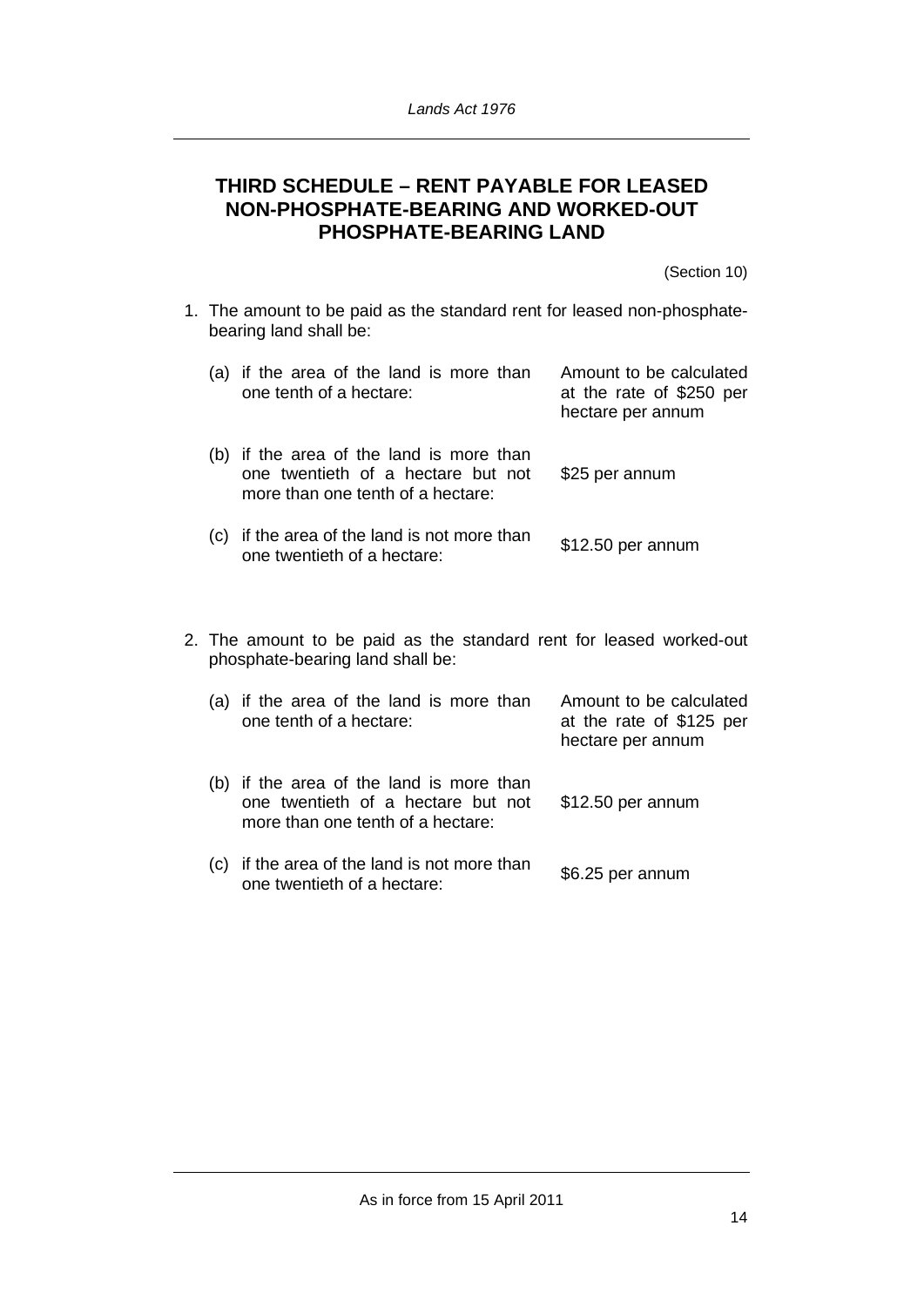- 3. The rent to be paid for leased non-phosphate-bearing or worked-out phosphate-bearing land shall be the standard rent applicable to the class of the land, i.e. non-phosphate-bearing or worked-out phosphatebearing, except where the land is leased for:
	- (a) use as an aerodrome;
	- (b) housing of employees of the lessee, other than Nauruans;
	- (c) a purpose intended to be profit-making.
- 4. Where such land is leased for:
	- (a) use as an aerodrome; or
	- (b) housing of employees of the lessee, other than Nauruans, the rent to be paid shall be double the standard rent for land of that class.

#### *Note*

*The freehold title to land acquired for use as an aerodrome under the Aerodrome (Acquisition of Land) Act 1952 was transferred to the Administration in 1952 (and on Independence, that land was vested in the Republic). The former landowners of that land are entitled under section 6(2) of that Act to receive annual compensation in perpetuity of the amount which would be payable under clause 4 of this Schedule if the land were leased.*

5. Where such land is leased for a purpose intended to be profit-making, the rent to be paid shall be treble the standard rent for land of that class.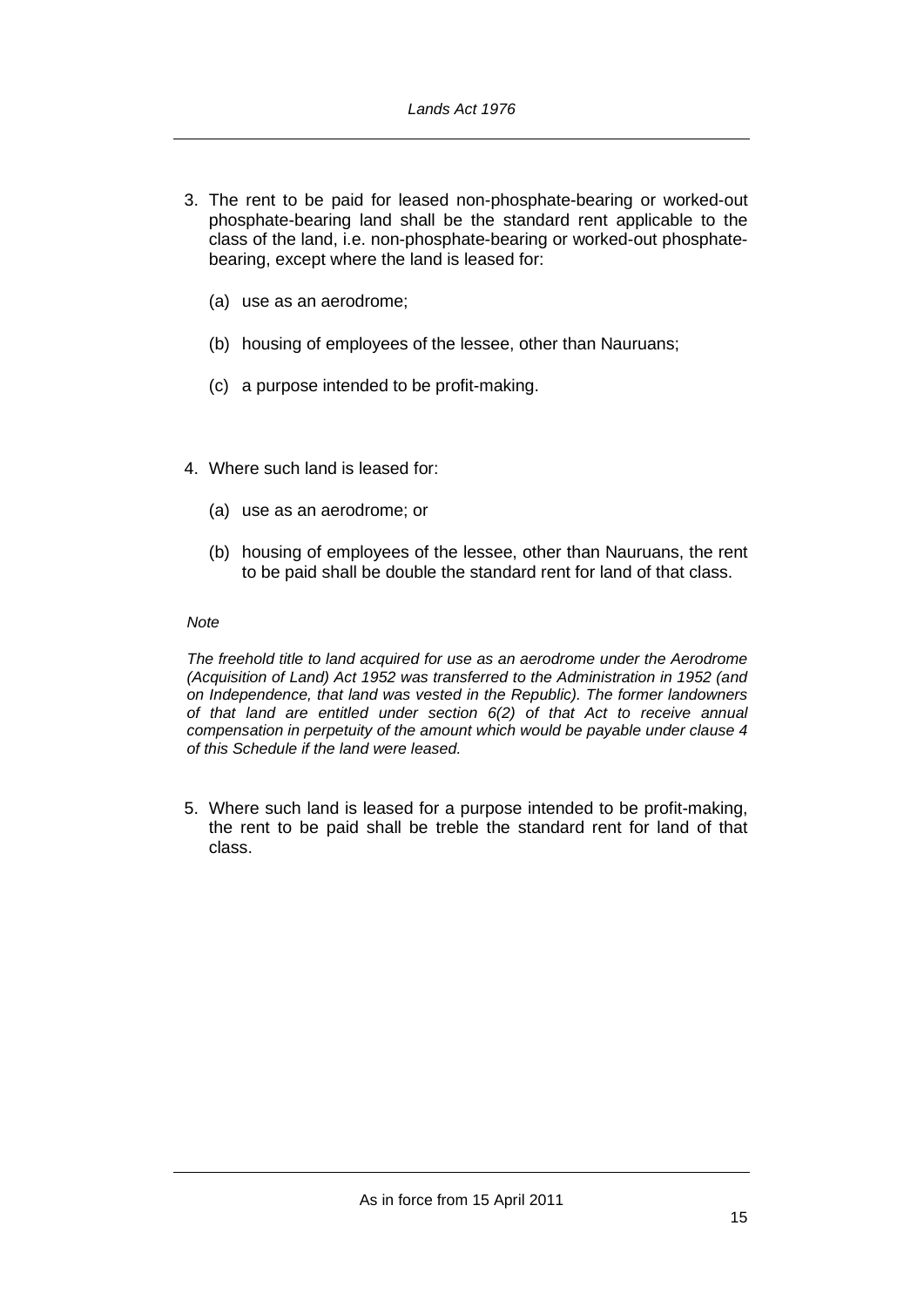# **FOURTH SCHEDULE – COMPENSATION FOR REMOVAL OF TREES**

(Section 12)

The amount to be paid as a compensation for a tree removed shall be such amount, within the following limits, as a member of the Nauru Lands Committee, duly nominated by such Committee, having regard to their age and condition at the time of removal, decides is fair and reasonable:

|                                           | Lower limit | Upper limit |
|-------------------------------------------|-------------|-------------|
| For a coconut tree:                       | \$4         | \$50        |
| For a pandanus tree:                      | \$5         | \$60        |
| For a breadfruit tree:                    | \$10        | \$200       |
| For mango tree:                           | \$10        | \$300       |
| For a paw paw tree, not being a seedling: | \$2.50      | \$15        |
| For an almond tree:                       | \$1.50      | \$10        |
| For a banana tree:                        | \$2.50      | \$25        |
| For a tomano tree:                        | \$2.50      | \$50        |
| For a lime tree:                          | \$10        | \$100       |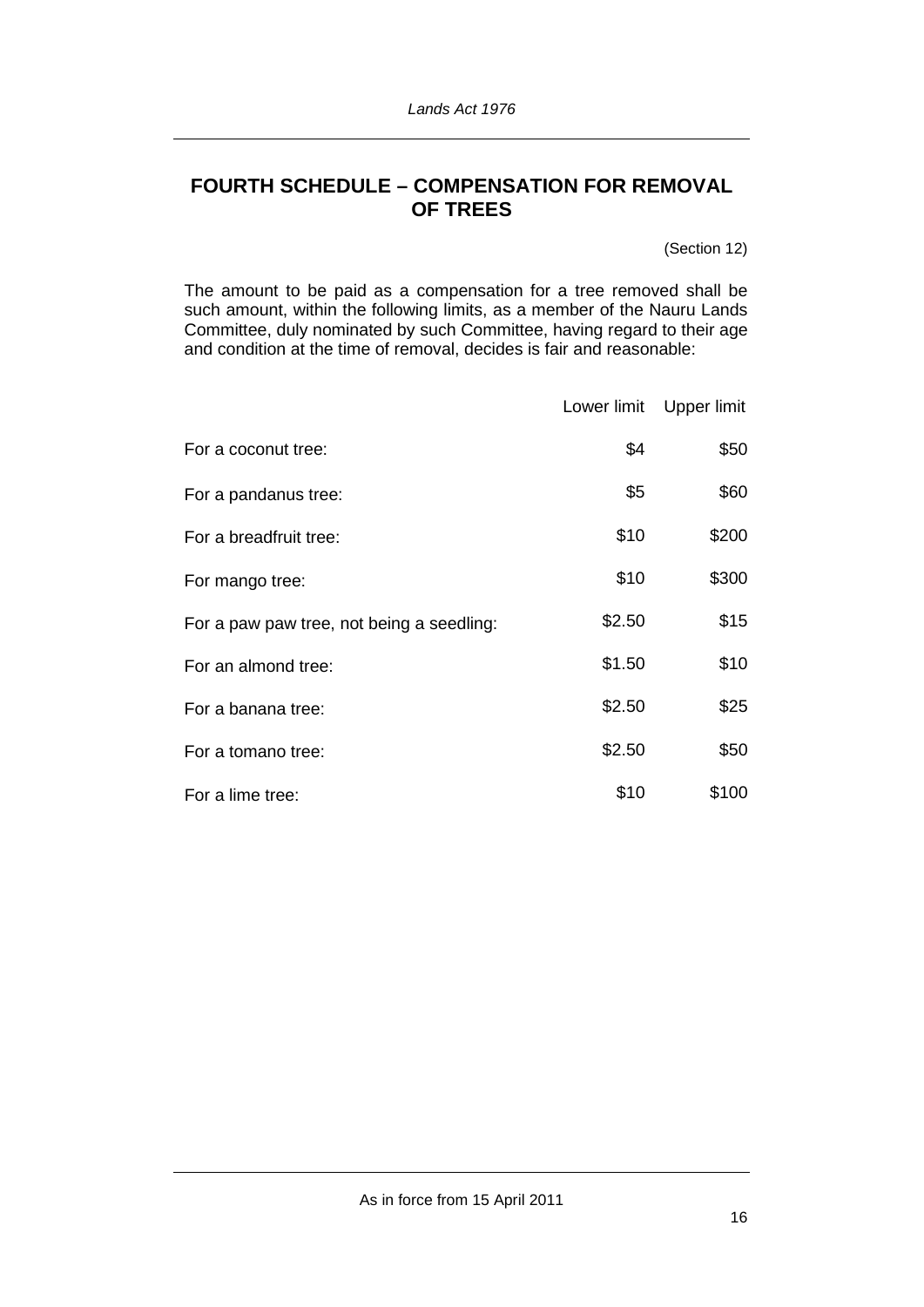# **FIFTH SCHEDULE – ROYALTY PAYABLE FOR SAND REMOVED**

(Section 13)

The amounts to be paid as royalties for sand removed are:

| Date of removal                                                         | Amount per tonne |
|-------------------------------------------------------------------------|------------------|
| Between 1 <sup>st</sup> February, 1968, and 30 <sup>th</sup> June, 1973 | \$0.20           |
| Between 1 <sup>st</sup> July, 1973, and 28 <sup>th</sup> February, 1974 | \$0.25           |
| Between 1 <sup>st</sup> March, 1974 and 30 <sup>th</sup> June, 1974     | \$0.50           |
| After 1 <sup>st</sup> July, 1974                                        | \$0.70           |

# **SIXTH SCHEDULE – ROYALTY PAYABLE FOR CORAL OR LIMESTONE REMOVED**

(Section 14)

The amount to be paid as royalty for coral or limestone removed is:

| Date of removal                                                         | Amount per tonne |
|-------------------------------------------------------------------------|------------------|
| Between 1 <sup>st</sup> February, 1968, and 30 <sup>th</sup> June, 1973 | \$0.20           |
| Between 1 <sup>st</sup> July, 1973, and 28 <sup>th</sup> February, 1974 | \$0.25           |
| Between 1 <sup>st</sup> March, 1974 and 30 <sup>th</sup> June, 1974     | \$0.50           |
| After 1 <sup>st</sup> July, 1974                                        | \$0.75           |